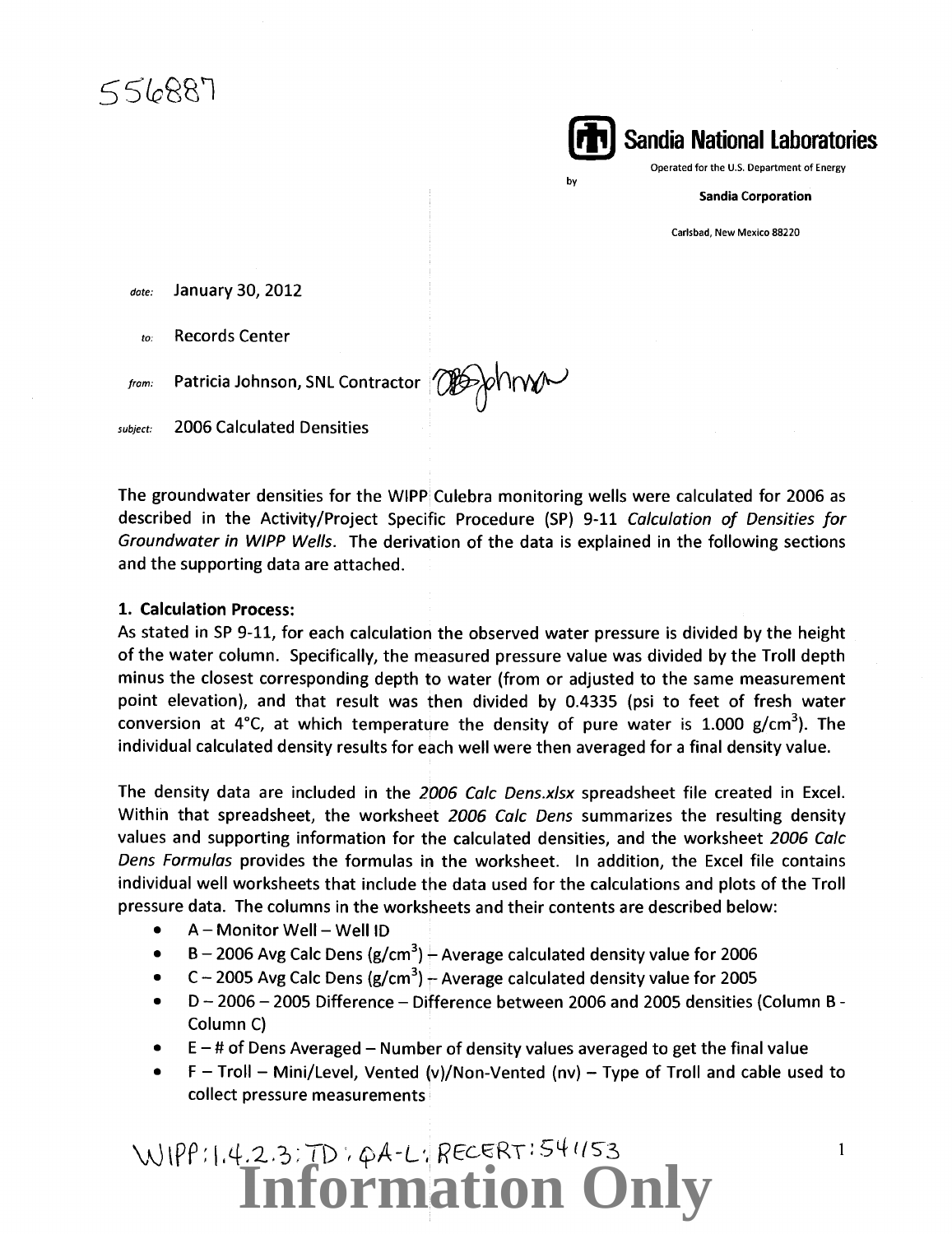- G- Timeframe of Data- Time period for pressure data used in calculations
- $H$  Troll File Name(s) File names for pressure data
- $\bullet$  I Troll Install Depth (ft BTOC/T) Depth below primary measuring point at which the Troll was installed, below top of casing or tubing
- $\bullet$  J Troll Ideal Install Depth (ft BTOC/T) (ERMS 549564) Mid-Culebra depth below top of casing/tubing
- K Length Off Ideal Depth  $ft$ ) Depth in feet that the Troll is installed below/above ideal (Column I - Column J)
- L- Date of Install- Date the Troll was installed into the well
- M Installation Logbook Page Reference to the logbook and page where the Troll installation was documented
- N Comments/Explanations Comments and/or explanations regarding data

The spreadsheet entries were verified by Dale 0. Bowman II, Organization 6212.

#### **2. Identification/Listing of Input, Input sources, and Output:**

- Excel spreadsheet including the data $-$  2006 Calc Dens.xlsx
	- $\triangleright$  Worksheet 1 2006 Calc Dens (printed copy attached)
	- $\triangleright$  Worksheet 2 2006 Calc Dens Formulas (printed copy attached)
	- $\triangleright$  Worksheet 3 C-2737
	- $\triangleright$  Worksheet 4 DOE-1
	- $\triangleright$  Worksheet 5 ERDA-9
	- $\triangleright$  Worksheet 6 H-2b2
	- $\triangleright$  Worksheet 7 H-3b2
	- $\triangleright$  Worksheet 8 H-4b
	- $\triangleright$  Worksheet 9 H-5b
	- $\triangleright$  Worksheet 10 H-6b
	- $\triangleright$  Worksheet 11 H-7b1
	- $\triangleright$  Worksheet 12 H-9c
	- $\triangleright$  Worksheet  $13 H-10c$
	- $\triangleright$  Worksheet 14 H-11b4
	- $\triangleright$  Worksheet 15 H-12
	- $\triangleright$  Worksheet 16 H-15
	- $\triangleright$  Worksheet 17 H-16
	- $\triangleright$  Worksheet 18 H-17
	- $\triangleright$  Worksheet 19 H-19b0
	- $\triangleright$  Worksheet 20 IMC-461
	- $\triangleright$  Worksheet 21 P-17
	- $\triangleright$  Worksheet 22 SNL-1
	- $\triangleright$  Worksheet 23 SNL-2
	- $\triangleright$  Worksheet 24 SNL-3
	- $\triangleright$  Worksheet 25 SNL-5
	- $\triangleright$  Worksheet 26 SNL-6

### **Information Only**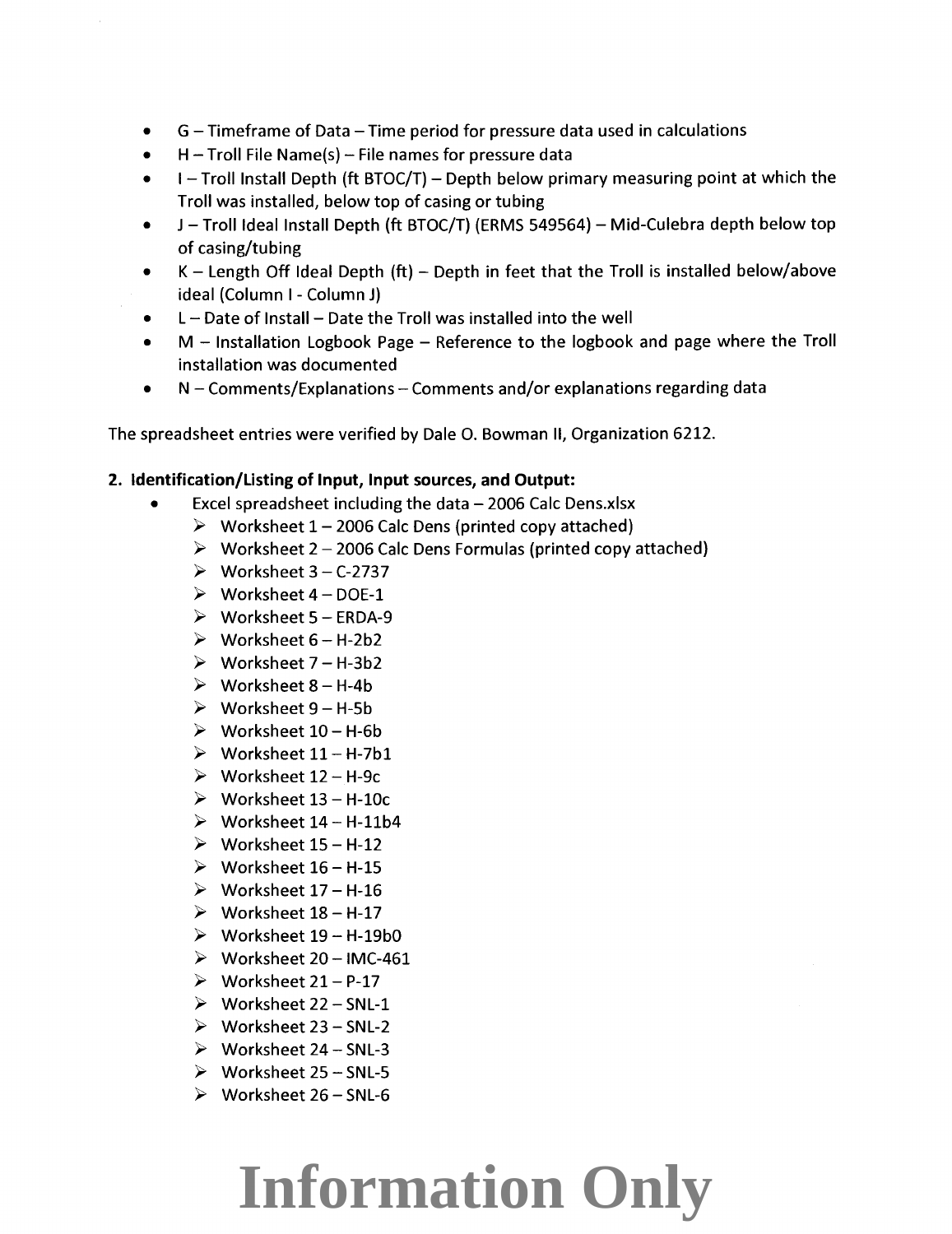- *?* Worksheet 27- SNL-8
- *?* Worksheet 28- SNL-9
- *?* Worksheet 29- SNL-10
- *?* Worksheet 30- SNL-12
- *?* Worksheet 31- SNL-13
- *?* Worksheet 32- SNL-14
- *?* Worksheet 33- SNL-15
- *?* Worksheet 34- SNL-16
- *?* Worksheet 35- SNL-17A
- *?* Worksheet 36- SNL-18
- *?* Worksheet 37- SNL-19
- *?* Worksheet 38- WIPP-11
- *?* Worksheet 39- WIPP-12
- *?* Worksheet 40- WIPP-13
- *?* Worksheet 41- WIPP-19
- *?* Worksheet 42- WIPP-25
- *?* Worksheet 43- WIPP-26
- *?* Worksheet 44- WIPP-30

#### **3. Data Qualification for Compliance Decision Analysis:**

Data sources provided in Column H (Troll File Name(s)), Column M (Installation Logbook Page), and in the References Section.

#### **4. Software Used:**

Intel® Xeon® CPU, Microsoft Windows 7, Microsoft Office Professional Plus 2010 Excel

#### **5. Reviews:**

Technical: Dale 0. Bowman II, 6212 QA: Shelly Nielsen, 6210

#### **6. References:**

• Troll installation data and SNL water level data from the following logbooks (package ERMS 543277):

Troll Logbook  $4 -$  Troll-4

Troll Logbook 5 - Troll-5

Long-Term Monitoring  $1 - LTM-1$ 

Long-Term Monitoring 2- LTM-2

WIPP Site Well Testing 7 - WSWT-7

- WIPP Site Well Testing 9 WSWT-9
- WRES Water Level Data submitted to SNL in monthly memoranda (package ERMS 525178)
- Johnson, Patricia B., Culebra Center Depths for Use in Calculating Equivalent Freshwater Heads of the Culebra Dolomite Member of the Rustler Formation near the WIPP Site, Revision 3, June 10, 2010 (ERMS 553781)

### **Information Only**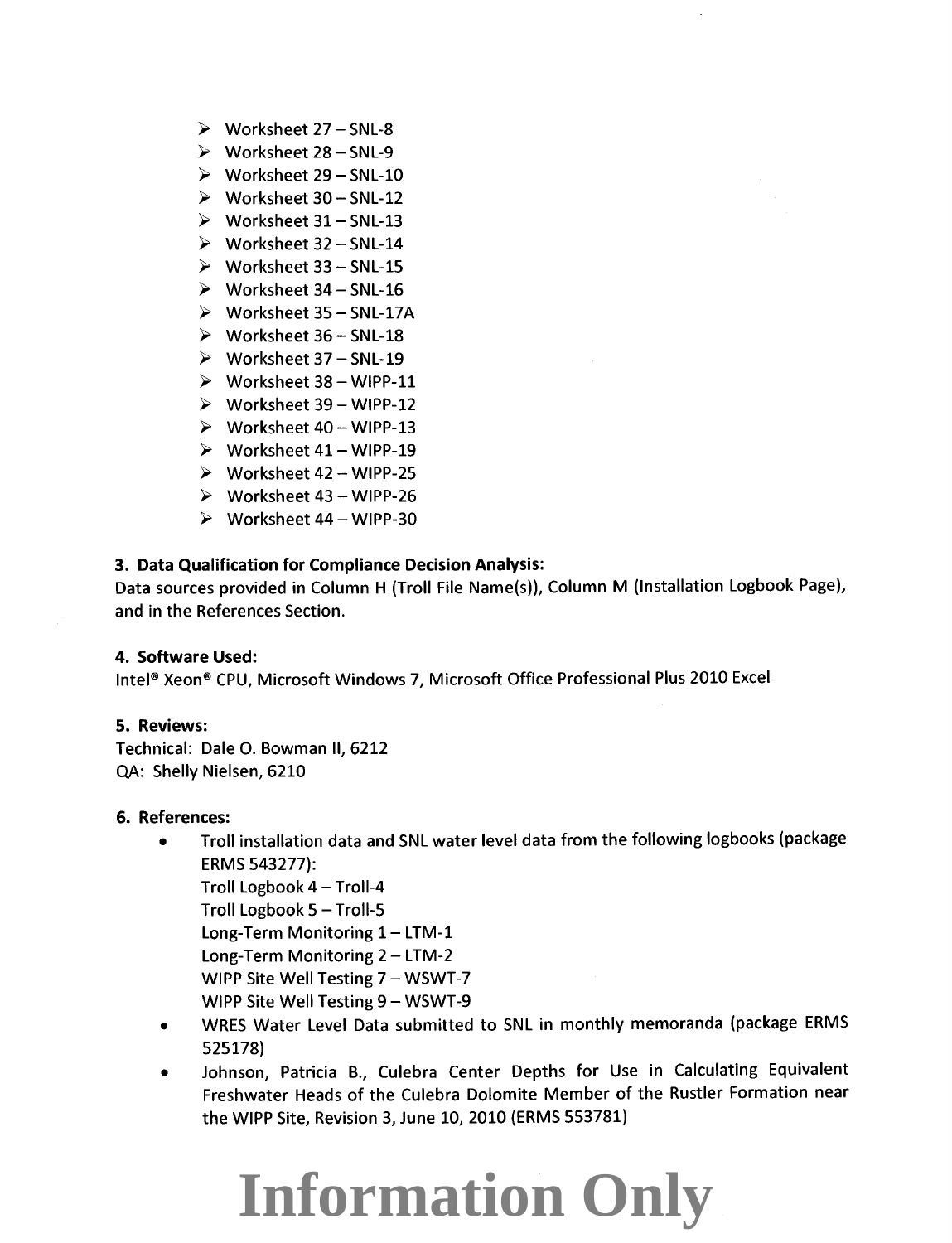#### **7. List of Attachments:**

- 1. Printout of Excel file worksheet 2006 Calc Dens.xlsx
- 2. Printout of Excel file worksheet 2006 Calc Dens Formulas.xlsx
- 3. CD including the Excel file and memorandum

### **Information Only**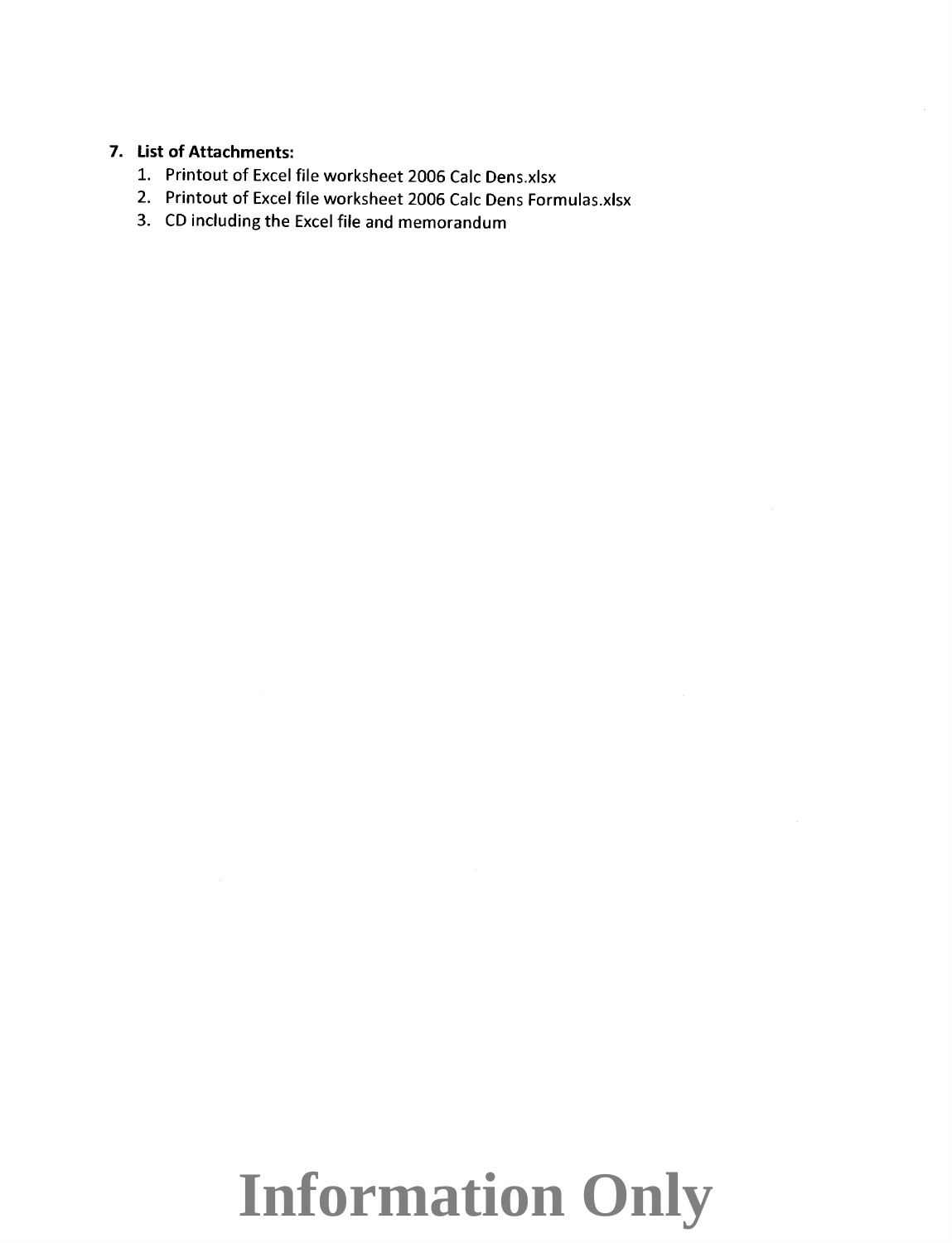# **Information Only**

Notes: ft BTOC = feet below top of casing ft BTOT =feet below top of tubing  $(v)$  = vented (nv) = non-vented

|                          | B               | $\mathbf{C}$                                      | D                                                        | E                           | <b>C</b>                                              | G                    | 2006 Calc Dens<br>н                                                                        |                                              |                                                                  |                                       |                       | M                            | N.                           |
|--------------------------|-----------------|---------------------------------------------------|----------------------------------------------------------|-----------------------------|-------------------------------------------------------|----------------------|--------------------------------------------------------------------------------------------|----------------------------------------------|------------------------------------------------------------------|---------------------------------------|-----------------------|------------------------------|------------------------------|
| A<br><b>Monitor Well</b> | Dens $(g/cm^3)$ | 2006 Avg Calc   2005 Avg Calc<br>Dens ( $g/cm3$ ) | 2006 - 2005<br><b>Difference</b><br>(g/cm <sup>3</sup> ) | # of Dens<br>Averaged       | Troll - Mini/Level,<br>Vented (v)/Non-<br>Vented (nv) | Timeframe of<br>Data | <b>Troll File Name(s)</b>                                                                  | <b>Troll Install</b><br>Depth (ft<br>BTOC/T) | <b>Troll Ideal Install</b><br>Depth (ft BTOC/T)<br>(ERMS 549564) | Length<br>Off Ideal<br>$ $ Depth (ft) | Date of<br>Install    | Installation<br>Logbook Page | <b>Comments/Explanations</b> |
| $C-2737$                 | 1.017           | 1.019                                             | $-0.002$                                                 | 4                           | Mini, vented                                          | Sept - Nov           | SN17333 2006-02-22 150000 C-2737(C11).bin                                                  | 700.8                                        | 691.0                                                            | 9.80                                  | 2/26/2006             | LTM-1, 47                    |                              |
| DOE-1                    | 1.091           | 2003                                              |                                                          | 5.                          | Mini, vented                                          | Mar - May            | SN17764 2006-02-24 170000 DOE-1(C1).bin                                                    | 600.0                                        | 831.6                                                            | $-231.55$                             | 7/18/2005             | WSWT-7, 91                   | Ideal depth is BGS           |
| ERDA-9                   | 1.046           | 1.066                                             | $-0.020$                                                 | 5                           | Mini, vented                                          | Mar - May            | SN14199 2006-03-31 120000 ERDA-9(C5).bin                                                   | 475.8                                        | 716.8                                                            | $-240.98$                             | 3/31/2006             | LTM-1, 115                   |                              |
| $H-2b2$                  |                 |                                                   |                                                          |                             | <u>a sa mga kalenda</u>                               |                      | NO TROLL DATA FOR 2006                                                                     | <u>is a strong a</u>                         | <b>Britain</b>                                                   |                                       |                       |                              |                              |
| $H-3b2$                  | 1.040           | 1.053                                             | $-0.013$                                                 | 5.                          | Mini, vented                                          | Mar - May            | SN17386 2006-02-22 160000 H-3b2(C5).bin, SN17386<br>2006-06-28 110000 H-3b2(C6).bin        | 500.8                                        | 687.7                                                            | $-186.90$                             | 2/22/2006             | LTM-1, 49                    |                              |
| H-4b                     | 1.015           | 1.015                                             | 0.000                                                    | 8                           | Mini, vented                                          | Aug - Dec            | SN17334 2006-02-23 110000 H-4b(C3).bin, SN17310<br>2006-07-25 140000 H-4b(C4).bin          | 500.8                                        | 504.1                                                            | $-3.30$                               | 7/25/2006             | LTM-2, 68                    |                              |
| $H-5b$                   | 1.092           | 1.097                                             | $-0.005$                                                 | 8                           | Mini, vented                                          | Sept - Dec           | SN08276 2006-03-02 140000 H-5b(C3).bin                                                     | 600.8                                        | 910.3                                                            | $-309.50$                             | 3/2/2006              | LTM-1, 69                    |                              |
| $H-6b$                   | 1.039           | 1.040                                             | $-0.001$                                                 | 8                           | Mini, vented                                          | Aug - Nov            | SN17400 2006-06-29 120000 H-6b (C9).bin, SN17400<br>2006-08-22 120000 H-6b(C10).bin        | 450.8                                        | 617.5                                                            | -166.70                               | 6/29/2006             | LTM-2, 36                    |                              |
| H-7b1                    | 0.923           | 1.008                                             | $-0.085$                                                 | 6                           | Mini, vented                                          | Sept - Nov           | SN04580 2006-05-22 150000 H-7b1(C5).bin                                                    | 275.8                                        | 269.9                                                            | 5.92                                  | 5/22/2006             | LTM-1, 155                   |                              |
| Н-9с                     | 1.022           | 1.028                                             | $-0.006$                                                 | -6                          | Mini, vented                                          | Sept - Nov           | SN11025 2006-09-06 160000 H-9C (C11).bin                                                   | 500.1                                        | 663.5                                                            | $-163.45$                             | 9/6/2006              | LTM-2, 139                   |                              |
| $H-10c$                  | 1.037           | an San San S                                      |                                                          | 8                           | Mini, vented                                          | Jul - Dec            | SN13474 2006-03-03 170000 H-10C(C1).bin                                                    | 679.8                                        | 1372.1                                                           | $-692.30$                             | 3/3/2006              | LTM-1, 73                    |                              |
| $H-11b4$                 | 1.084           | 1.088                                             | $-0.004$                                                 | 8                           | Mini, vented                                          | Sept - Dec           | SN11231 2006-08-21 120000 H-11b4(C5).bin                                                   | 500.0                                        | 736.2                                                            | $-236.20$                             | 8/21/2006             | LTM-2, 106                   |                              |
| $H-12$                   | 1.096           | 1.106                                             | $-0.010$                                                 | $\overline{7}$              | Mini, vented                                          | Sept - Dec           | SN14199 2006-08-21 130000 H-12(C7).bin                                                     | 550.8                                        | 838.4                                                            | $-287.60$                             | 8/21/2006             | LTM-2, 108                   |                              |
| $H-15$                   |                 |                                                   |                                                          |                             |                                                       |                      | AVAILABLE TROLL DATA APPEARS TO HAVE FAILED - DENSITIES NOT REPRESENTATIVE                 |                                              |                                                                  |                                       |                       |                              |                              |
| $H-16$                   |                 | <b>SAS</b>                                        |                                                          |                             |                                                       |                      | <b>NO TROLL DATA FOR 2006</b>                                                              |                                              |                                                                  |                                       |                       |                              |                              |
| $H-17$                   | 1.165           | 1.168                                             | $-0.003$                                                 |                             | Mini, vented                                          | Feb - May            | SN18758 2006-02-27 160000 H-17(C2).bin                                                     | 500.0                                        | 720.4                                                            | $-220.40$                             | 4/28/2005             | Troll-4, 85                  |                              |
| H-19b0                   | 1.067           | 1.067                                             | 0.000                                                    | 8                           | Mini, vented                                          | Sept - Dec           | SN17334 2006-09-08 120000 H-19b0 (C6).bin                                                  | 500.8                                        | 754.0                                                            | $-253.20$                             | 8/21/2006             | LTM-2, 104                   |                              |
| <b>IMC-461</b>           | 1.012           | 1.015                                             | $-0.003$                                                 | 5 <sub>1</sub>              | Mini, vented                                          | Oct - Dec            | SN13485 2006-09-06 150000 IMC-461 (C11).bin                                                | 375.8                                        | 376.5                                                            | $-0.70$                               | 9/6/2006              | LTM-2, 137                   |                              |
| $P-17$                   | 1.048           | 1.201                                             | $-0.153$                                                 | 5                           | Mini, vented                                          | Mar - May            | SN17400 2006-03-28 150000 P-17(C7).bin                                                     | 550.8                                        | 570.5                                                            | $-19.70$                              | 12/22/2005            | Troll-5, 45                  | Ideal depth is BGS           |
| $SNL-1$                  | 1.075           | 1.032                                             | 0.043                                                    | 5 <sup>1</sup>              | Mini, vented                                          | Sept - Nov           | SN17764 2006-08-11 120000 SNL-1(C11).bin                                                   | 610.8                                        | 612.9                                                            | $-2.07$                               | 8/11/2006             | LTM-2, 97                    |                              |
| $SNL-2$                  | 0.989           | 1.001                                             | $-0.012$                                                 | 6                           | Mini, vented                                          | Sept - Nov           | SN13590 2006-03-29 140000 SNL-2(C17).bin                                                   | 474.6                                        | 470.7                                                            | 3.90                                  | 11/22/2005            | <b>Troll-5, 18</b>           |                              |
| $SNL-3$                  | 1.024           | 1.029                                             | $-0.005$                                                 | 8                           | Mini, vented                                          | Sept - Dec           | SN16771 2006-08-09 120000 SNL-3(C6).bin                                                    | 600.8                                        | 766.5                                                            | $-165.70$                             | 8/9/2006              | LTM-2, 92                    |                              |
| SNL-5                    | 1.005           | 1.008                                             | $-0.003$                                                 | $\overline{7}$              | Mini, vented                                          | Sept - Dec           | SN11306 2006-06-30 140000 SNL-5 (C6).bin                                                   | 450.8                                        | 649.0                                                            | $-198.20$                             | 6/30/2006             | LTM-2, 50                    |                              |
| SNL-6                    |                 |                                                   |                                                          |                             |                                                       |                      | <b>NO TROLL DATA FOR 2006</b>                                                              |                                              |                                                                  |                                       |                       |                              |                              |
| SNL-8                    | 1.031           | 1.039                                             | $-0.008$                                                 | 7                           | Mini, vented                                          | Aug - Nov            | SN18778 2006-08-21 140000 SNL-8(C10).bin                                                   | 650.8                                        | 969.7                                                            | $-318.90$                             | 8/21/2006             | LTM-2, 109                   |                              |
| SNL-9                    | 1.029           | 1.025                                             | 0.004                                                    | 6                           | Mini, vented                                          | Sept - Nov           | SN18758 2006-05-23 130000 SNL-9(C12).bin                                                   | 521.0                                        | 567.2                                                            | $-46.20$                              | 5/23/2006             | LTM-2, 7                     |                              |
| <b>SNL-10</b>            | 1.000           |                                                   |                                                          | 6                           | Mini, vented                                          | Jul - Oct            | SN17353 2006-07-25 150000 SNL-10(C1).bin,<br>SN17353 2006-10-18 160000 SNL-10 (C2).bin     | 600.8                                        | 613.5                                                            | $-12.66$                              | 7/25/2006             | LTM-2, 70                    |                              |
| <b>SNL-12</b>            | 1.005           | 1.000                                             | 0.005                                                    | 8                           | Mini, vented                                          | Sept - Dec           | SN17716 2006-07-25 120000 SNL-12(C8).bin                                                   | 575.8                                        | 570.9                                                            | 4.90                                  | 7/25/2006             | LTM-2, 66                    |                              |
| <b>SNL-13</b>            | 1.015           | 1.035                                             | $-0.020$                                                 | 4                           | Mini, vented                                          | Oct - Nov            | SN18823 2006-07-25 130000 SNL-13(C11).bin                                                  | 400.8                                        | 401.2                                                            | $-0.36$                               | 7/25/2006             | LTM-2, 67                    |                              |
| <b>SNL-14</b>            | 1.037           | 1.042                                             | $-0.005$                                                 | 8                           | Mini, vented                                          | Jun - Sept           | SN17359 2006-03-03 140000 SNL-14(C8).bin,<br>SN17337 2006-08-21 120000 SNL-14(C9).bin      | 600.8                                        | 669.5                                                            | $-68.70$                              | 10/25/05<br>8/21/2006 | SNL-14, 153<br>LTM-2, 105    |                              |
| <b>SNL-15</b>            | 1.482           | 1.233                                             | 0.249                                                    | $\overline{2}$              | Mini, vented                                          | March                | SN11358 2006-03-10 150000 SNL-15(C4).bin                                                   | 800.8                                        | 922.8                                                            | $-122.00$                             | 3/10/2006             | LTM-1, 91                    |                              |
| <b>SNL-16</b>            | 0.925           |                                                   | <b>RESIDENCE</b>                                         | 8                           | Mini, vented                                          | Sept - Dec           | SN07861 2006-06-26 100000 SNL-16(C2).bin                                                   | 207.5                                        | 206.3                                                            | 1.20                                  | 5/2/2006              | LTM-1, 147                   |                              |
| SNL-17A                  | 1.000           |                                                   |                                                          | 5                           | Mini, vented                                          | Oct - Dec            | SN08268 2006-10-11 110000 SNL-17(C4).bin                                                   | 350.8                                        | 349.6                                                            | 1.24                                  | 8/23/2006             | LTM-2, 121                   |                              |
| <b>SNL 18</b>            | 1.073           |                                                   | <b>STATE STATE</b>                                       | 8                           | Mini, vented                                          | Sept - Dec           | SN12473 2006-09-06 100000 SNL-18 (C5).bin                                                  | 539.6                                        | 551.2                                                            | $-11.55$                              | 8/10/2006             | WSWT-9, 40                   |                              |
| SNL-19                   | 1.004           |                                                   |                                                          | 8                           | Mini, vented                                          | Sept - Dec           | SN17621 2006-08-10 110000 SNL-19(C5).bin                                                   | 355.8                                        | 355.1                                                            | 0.70                                  | 8/10/2006             | WSWT-9, 36                   |                              |
| <b>WIPP-11</b>           | 1.031           | 1.042                                             | $-0.011$                                                 | 8                           | Mini, vented                                          | Sept - Dec           | SN11134 2006-08-11 130000 WIPP-11(C14).bin,<br>SN13562 2006-09-18 150000 WIPP-11 (C15).bin | 600.8                                        | 857.8                                                            | -257.00                               | 8/11/2006             | LTM-2, 98                    |                              |
| <b>WIPP-12</b>           |                 |                                                   |                                                          | $\mathcal{M}_{\mathcal{G}}$ |                                                       |                      | NO WATER LEVELS OR TROLL DATA FOR 2006                                                     |                                              |                                                                  |                                       |                       |                              |                              |
| WIPP-13                  | 1.033           | 1.038                                             | $-0.005$                                                 | -8                          | Mini, vented                                          | Aug - Dec            | SN11028 2006-06-29 130000 WIPP-13 (C5).bin                                                 | 500.8                                        | 715.3                                                            | $-214.50$                             | 6/29/2006             | LTM-2, 37                    |                              |
| <b>WIPP-19</b>           |                 |                                                   |                                                          |                             |                                                       |                      | NO TROLL DATA FOR 2006                                                                     |                                              |                                                                  |                                       |                       | $\mathbf{C}(\mathbf{H})$     |                              |
| WIPP-25                  |                 |                                                   |                                                          |                             |                                                       |                      | NO CORRESPONDING WATER LEVEL AND TROLL DATA IN 2006                                        |                                              |                                                                  |                                       |                       | 1991                         |                              |
| WIPP-26                  | 1.016           | 1.033                                             | $-0.017$                                                 | 8                           | Mini, vented                                          | May - Sept           | SN11336 2006-04-14 150000 WIPP-26(C5).bin                                                  | 170.6                                        | 197.5                                                            | $-26.90$                              | 4/14/2006             | LTM-1, 142                   | Ideal depth is BGS           |
| WIPP-30                  | 0.997           |                                                   |                                                          | 6                           | Mini, vented                                          | Sept - Nov           | SN18823 2006-08-09 130000 WIPP-30                                                          | 500.8                                        | 646.0                                                            | -145.24                               | 8/9/2006              | LTM-2, 94                    |                              |